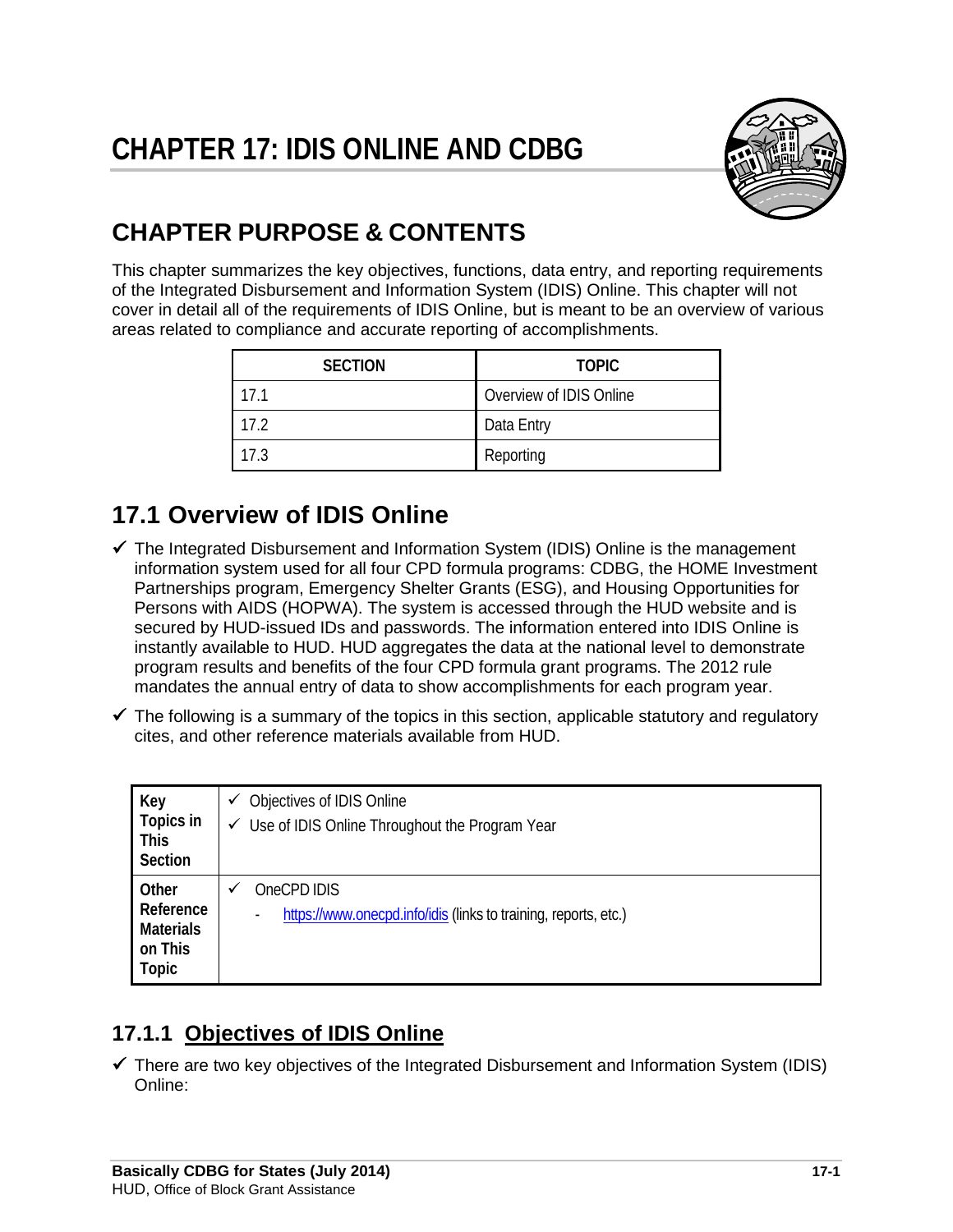

- First, it enables states to draw down CDBG funds.
- Second, IDIS Online is a data collection and reporting tool states use to record the results of CDBG-funded activities. IDIS Online is the tool used to report CDBG accomplishments to HUD, including the CPD Performance Measurement data elements.
- $\checkmark$  States use IDIS Online to request disbursements from their CDBG grant funds. CDBG funds are held by the U.S. Treasury until the state is ready to expend the funds. When the state is ready to spend the grant funds, they use IDIS Online to request a drawdown of their funds. Once the request is processed, the funds are wire-transferred, or disbursed, to the state's bank account. It is important to note that IDIS Online is a reporting system and not an accounting system. Local accounting systems must be used in addition to IDIS Online to ensure proper management of funds.
- $\checkmark$  IDIS Online also provides states with a mechanism to describe activities assisted with CDBG funds. The information captured by IDIS Online helps demonstrate to HUD that each funded activity was eligible and met a national objective. The system also collects accomplishment and performance measurement data and, therefore, plays an important role in the CPD Performance Measurement Initiative. By having all states use the system, the data is collected in a standard format that enables HUD to easily aggregate the data at a national level. IDIS Online collects, consolidates, and reports data on the results of CDBG-funded activities.

### **17.1.2 Use of IDIS Online throughout the Program Year**

- $\checkmark$  The annual planning cycle can be divided into a planning phase at the start of the program year, a delivery phase, and a reporting phase at the end of the program year. At each phase, the state will perform different tasks in IDIS Online. While the tasks listed below are not exclusive to any phase, this is the order they are usually encountered.
	- Start of the Program Year: Once a state has submitted its Action Plan to HUD and signed its grant agreement with HUD, it will use its Method of Distribution to make awards to Units of General Local Government (UGLG). The state will enter data for these awards as "projects" and "activities" into IDIS Online. Once HUD loads the new grant amount into IDIS, the state can commit funding to each activity.
	- Program Year Implementation: Throughout the program year the state will incur expenses and use IDIS Online to request drawdowns from their grant funds to pay for these expenses. The state will also use IDIS Online to report the receipt and use of program income. It is strongly recommended that accomplishment data is entered into the system throughout the program year. If the state waits until the end of the year to enter data, not only will the workload be heavy at that point, but also there is an increased chance of errors in data entry due to the passage of time. Updating more frequently also provides HUD with more current data it can use to respond to various requests from stakeholders.
	- End of the Program Year Reporting: At the end of the program year, the state will use IDIS Online to enter accomplishment data and performance measures and indicate which activities have been completed. Once the information is entered, the state can use IDIS Online to print out standardized reports that contain information that must be included in their annual report. **States are required to use IDIS to report on benefits realized during the program year before the submission of their annual PER to HUD.** It is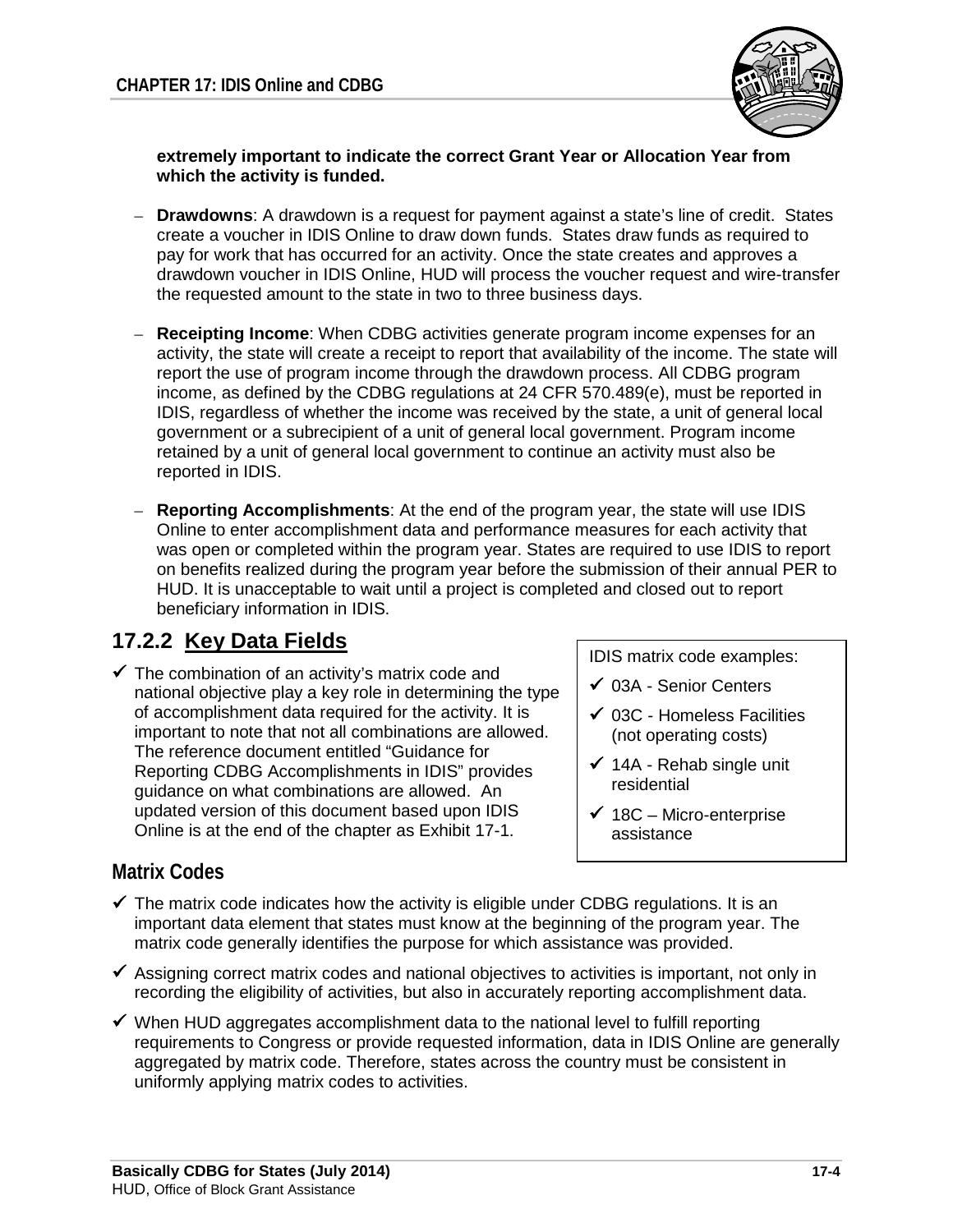

- $\checkmark$  States should choose the most specific code that relates to the activity they are funding. States should avoid using general matrix codes when more specific codes have been provided, such as public services as 05, versus 05U for housing counseling (please note that this is a relatively new code).
- $\checkmark$  One of the most common errors in the use of matrix codes in IDIS Online is to use the matrix codes for Homeownership Assistance, 13 and 05R, for activities that solely provide housing counseling. Homeownership Assistance activities provide financial assistance to homebuyers and may provide housing counseling services for those homebuyers. However, the accomplishment data required for these activities are the number of households receiving financial assistance, not the number receiving housing counseling. In the Accomplishment Detail screens for these activities, HUD asks, of those homebuyers receiving assistance, how many received housing counseling, but that is the only place the number of households receiving housing counseling is reported for Homeownership Assistance Activities.
- $\checkmark$  States should check with HUD if they are unsure about the choosing the most appropriate IDIS matrix code.
- $\checkmark$  IDIS Online has two new matrix codes specifically for state use:
	- **State Planning Only (20A)** should be used for awards to units of general local government for which planning is the only activity, or in which planning activities are unrelated to any other activity funded as part of the grant. These are often referred to as "planning-only grants" or "planning-only activities." For more information , refer to 570.483(b)(5) and 570.483(c)(3).
	- **State Administration (21J)** should be used for costs incurred by the state to administer the CDBG program.
- $\checkmark$  A copy of the current IDIS matrix codes is attached to this chapter.

#### **National Objectives**

- $\checkmark$  All CDBG-assisted activities, except for planning and administrative activities subject to the state's administrative cap, must meet a national objective. One of the key functions of IDIS Online is to demonstrate how each funded activity meets a national objective. It is important to note each national objective will require different types of data to demonstrate compliance. Therefore, the IDIS Online data collection screens will change depending on the national objective selected. States are encouraged to preview all of the data collection screens for the selected national objective at the beginning of the year to understand what type of data is required.
- $\checkmark$  There are three national objectives under CDBG, including:
	- Benefit to LMI persons (e.g., area benefit, limited clientele, jobs, and housing).
	- Prevent or eliminate slums and blight on an area or spot basis (note that the Urban Renewal approach to Slums and Blight is used by entitlements but is not applicable to the state program).
	- Meet an urgent need.
- $\checkmark$  In addition, a minimum of 70% of the state's CDBG program expenditures must meet the LMI benefit national objective.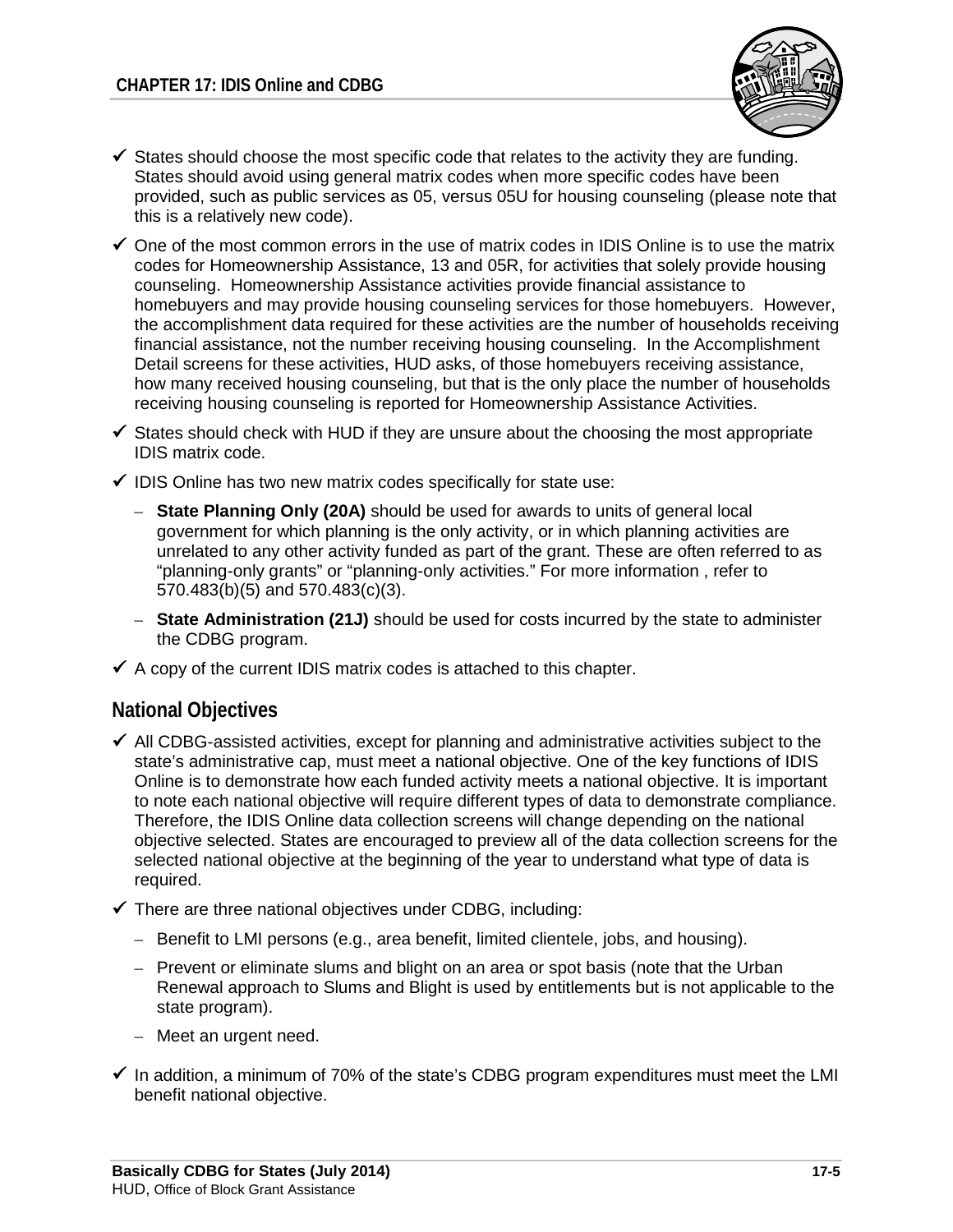

### **Grant Year**

 $\checkmark$  When funding an activity, the state must indicate the Grant Year from which the activity was funded. Correct use of this field will ensure the activity is included correctly in the PER report.

### **Report Year / Program Year**

- $\checkmark$  All accomplishment data reported in IDIS Online is assigned to a specific Program Year. Accomplishments must be reported by the Program Year in which they are realized (as opposed to Grant Year from which the activity was funded).
- $\checkmark$  When a CDBG activity is open for more than one program year, the state must add a new program year on CDBG Accomplishment Detail (Page 1) by clicking the "Add New Accomplishment Year" button. All of the data reported on Accomplishment Detail (Page 1) and Accomplishment Detail (Page 2) refer to a specific program year.
- $\checkmark$  To the extent possible, the system will verify the accuracy of accomplishment information. For example, the system will compare the total beneficiaries reported in the Race/Ethnicity section to the total beneficiaries reported in the Income Levels section. If they do not equal, the system will display an error and will not allow the user to save the data until the error is corrected.

### **Activity**

**Edit CDBG Accomplishment Detail (Page 1)** 

#### **05M - Health Services**

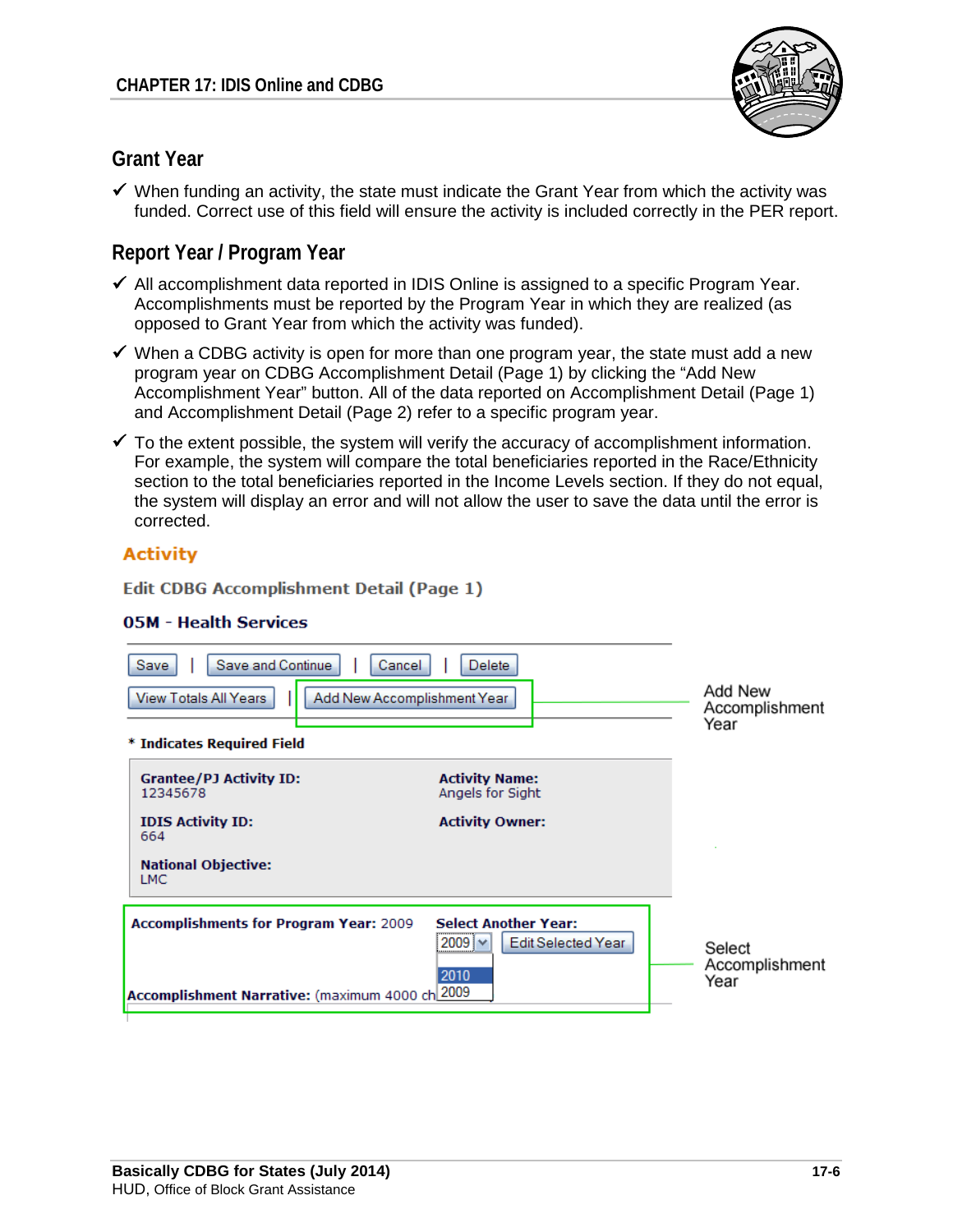

## **17.2.3 Common IDIS Online Errors to Avoid**

- $\checkmark$  HUD has published quidance for States which addresses the types of common errors encountered and identifies the steps that should be taken to correct them – or prevent them in the first place. An updated version of this document, Guidance for Improving the Quality of CDBG Accomplishment Data in IDIS Online, may be found at the end of this chapter.
- $\checkmark$  In general, states should avoid the following common IDIS Online errors:
	- **Data entry is late and data is inconsistent across activities.**
	- **Information is incomplete**. It is important to note that missing, inaccurate, and incorrect data result in reports that present a misleading—and sometimes negative—picture of program accomplishments. Incorrect IDIS Online data reflect unfavorably on the CDBG program because HUD cannot accurately report on program performance. Incomplete data results in an undercounting of CDBG achievements which results in minimizing the program contributions to meeting the community development needs of LMI persons.
	- **Accomplishment Information is duplicated.** States should ensure that accomplishment information is not duplicated across multiple activities.
	- **Leveraged funds data is missing or inaccurate**. Ensure that all leveraged funds are entered on the *correct* line on CDBG Setup Detail (Page 2). The CDBG amount on this screen is a protected field. Several states, unable to enter their CDBG funds on this line, have entered their CDBG funding amount on the Section 108 line, even though they do not have a 108 loan guarantee. This has resulted in inaccurate leveraging data for the CDBG program.
	- **Beneficiary income data is inaccurate.** Some states, solely to minimize data entry, report the income level of all the beneficiaries of an activity as "moderate." This practice conveys the impression in reports that CDBG State grantees are ignoring the program's legislative mandate to assist extremely low- and low-income persons and households. Report income level data in the appropriate categories, including extremely low, low, moderate, and non-low/moderate on CDBG Accomplishment Detail (Page 1).
	- **Income level data for presumed benefit activities is missing**. The Income Levels data on CDBG Accomplishment Detail (Page 1) must be completed for presumed benefit activities, even though states are not required to obtain income records for those beneficiaries. The CDBG program has provided guidance for reporting Income categories that should be used for presumed benefit groups (Page 17-14). Unless there is reason to believe that another income level is more appropriate for a presumed benefit group, states should use the income levels suggested by HUD.
	- **Counts of jobs created/retained are inaccurate**. In a given program year, do not report the same jobs under more than one activity. Do not report the same jobs in multiple program years. In other words, only report one job, one time. Report all the jobs created/retained; do not report only the LMI jobs or the total population of a jurisdiction.
	- **Accomplishment data is missing for activities tracking activity delivery costs.**  Ensure that accomplishments are reported for Economic Development activities (18\*) tracking only activity delivery costs and Rehabilitation Administration (14H) activities where CDBG funds are used only to run loan or grant programs and funds other than CDBG are used to actually carry out the activity.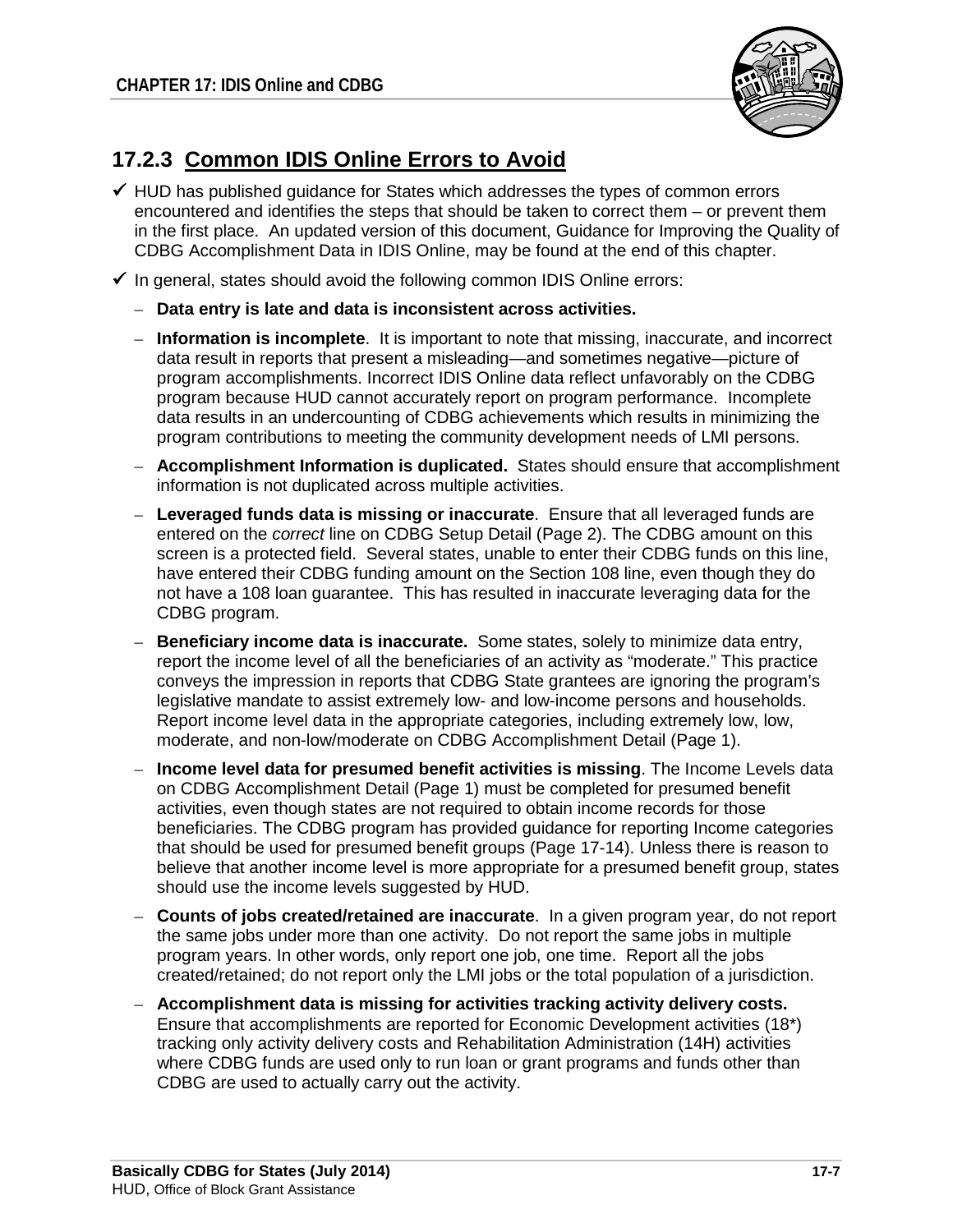

- **For reasons of privacy, states should not use the names of persons/households receiving assistance in the Activity Name field.** This problem most often occurs in housing rehabilitation activities.
- **Enter the correct address.** When entering an address for an activity, except for administrative activities, specify the activity's physical location, not P.O. boxes or the address of the government agency administering the activity, in the Address/Location field. For administrative activities, enter the address of the organization administering the activity. For activities that serve an area rather than a specific address use the fields available to provide a description of the area or "community-wide".
- **States should report on only one assisted business for each activity that provides direct financial assistance to businesses.** Set up a separate activity for each business receiving direct economic development assistance under matrix code 18A or 18C. If more than one business is reported in a single activity, the CDBG program cannot determine whether each business has met a national objective.

# **17.3 Reporting**

 $\checkmark$  The following is a summary of the topics in this section, applicable statutory and regulatory cites, and other reference materials available from HUD.

| Key Topics in This<br><b>Section</b>                        | $\checkmark$ IDIS Online Reports<br><b>Grantee Reports</b><br>✓                                                                                                                                                                                                                                             |
|-------------------------------------------------------------|-------------------------------------------------------------------------------------------------------------------------------------------------------------------------------------------------------------------------------------------------------------------------------------------------------------|
| Regulatory/Statutory<br><b>Citations</b>                    | §570.491                                                                                                                                                                                                                                                                                                    |
| <b>Other Reference</b><br><b>Materials on This</b><br>Topic | OneCPD IDIS User Guide:<br>https://www.onecpd.info/resource/2533/idis-online-reports-user-quide/<br>Guidance for Reporting CDBG Accomplishments and Performance<br>Measurement in IDIS:<br>https://www.onecpd.info/resource/3085/quidance-for-reporting-cdbg-<br>accomplishments-performance-measures-idis/ |

## **17.3.1 IDIS Online Reports**

- $\checkmark$  States can run a variety of reports in IDIS Online to ensure data is accurate and complete for their activities. IDIS Online includes a new, more intuitive reporting module that allows the user to quickly generate readable reports.
- $\checkmark$  States should review the following key CDBG reports at least annually and more often as possible. Please note the first three may also be used for the PER submission.
	- **The PR28: Reporting Requirements for the State PER** provides guidance for submission of the PER for grantees under State CDBG. The Financial Summary provides information on the CDBG resources available and expenditures incurred for a specified grant allocation. The expenditures are summarized to determine the percent expended for LMI, planning/ administration, and public service activities. The Financial Summary needs to be generated for each Grant Year that was open during the program year. The Activity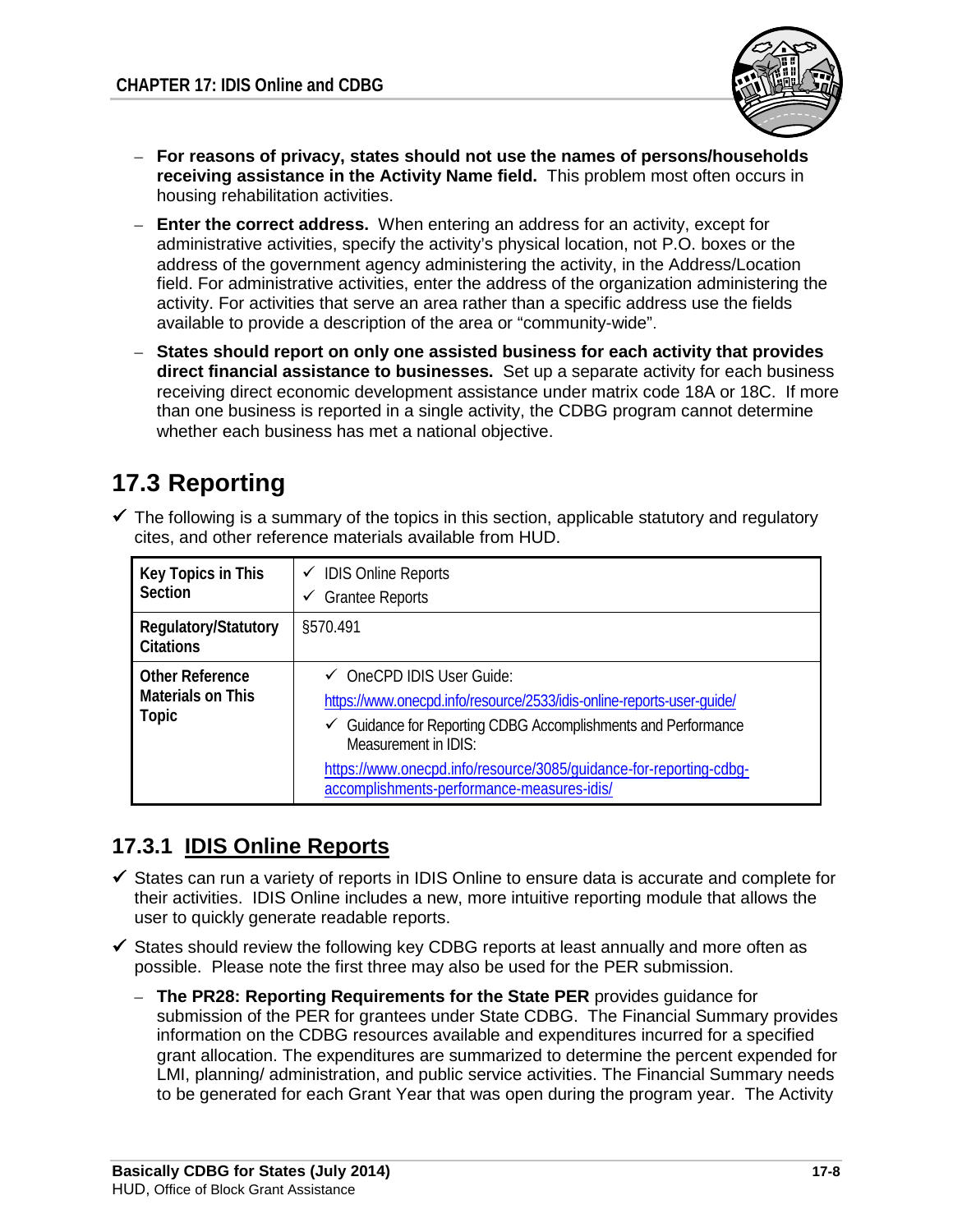

Summary provides comprehensive information about each CDBG activity which was open or had draws during a program year. The Activity Summary includes activities from all Grant Years open during the program year and does not need to be generated separately for each Grant Year.

- **The PR57: Timely Distribution of State CDBG Funds** replaces Notice CPD 11-05 and reiterates HUD's policy and standards for the timely distribution of Community Development Block Grant (CDBG) funds by states. States administer the program but must distribute the funds to local governments, which carry out eligible activities.
- **The PR23: Summary of Accomplishments** presents data on CDBG activity counts and disbursements. It also contains data on CDBG accomplishments. This report satisfies the specific CDBG public participation requirements to show the number of persons served for public services and the number of public facilities and improvement projects assisted and completed.

 $\checkmark$  In addition there are new performance measurement reports now available within IDIS Online.

- **The PR83: CDBG Performance Measures Report** displays all CDBG performance data by objective and outcome for public facilities/improvements, public service, housing, homeless, and economic development activities for a particular program year.
- **The PR84: CDBG Strategy Area, CDFI, and Local Target Area Report** displays CDBG performance measurement data for these areas.
- **The PR85: Housing Performance Report** displays a summary of Housing Units rehabbed and Dollars expended by Objective and Outcome. These data are for activities completed during a selected program year.

## **17.3.2 Generating the PER from IDIS**

- $\checkmark$  States will need to generate the PR28 CDBG State PER Financial Summary for each Grant Year that was open during the program year. Please note that HUD does not recommend using the IDIS Online version for Grant Years before 2007. States only need to generate one PR28 State PER Activity Summary Report.
- $\checkmark$  Once logged into IDIS Online, click on the Reports Tab located at top right corner of the IDIS Online screen. The system will display the Report Parameters Screen.
- $\checkmark$  Click on the Add-Edit link for the CDBG State PER Report. The system will open the report parameters screen for the Financial Summary portion of the PER.

| <b>Report Number</b> | Report Name                                           |          |
|----------------------|-------------------------------------------------------|----------|
| C04PR26              | CDBG Financial Summary Report                         | Add-Edit |
| CO4PR28              | CDBG State PER Report                                 | Add-Edit |
| C04PR84              | CDBG Strategy Area, CDFI and Local Target Area Report | Add-Edit |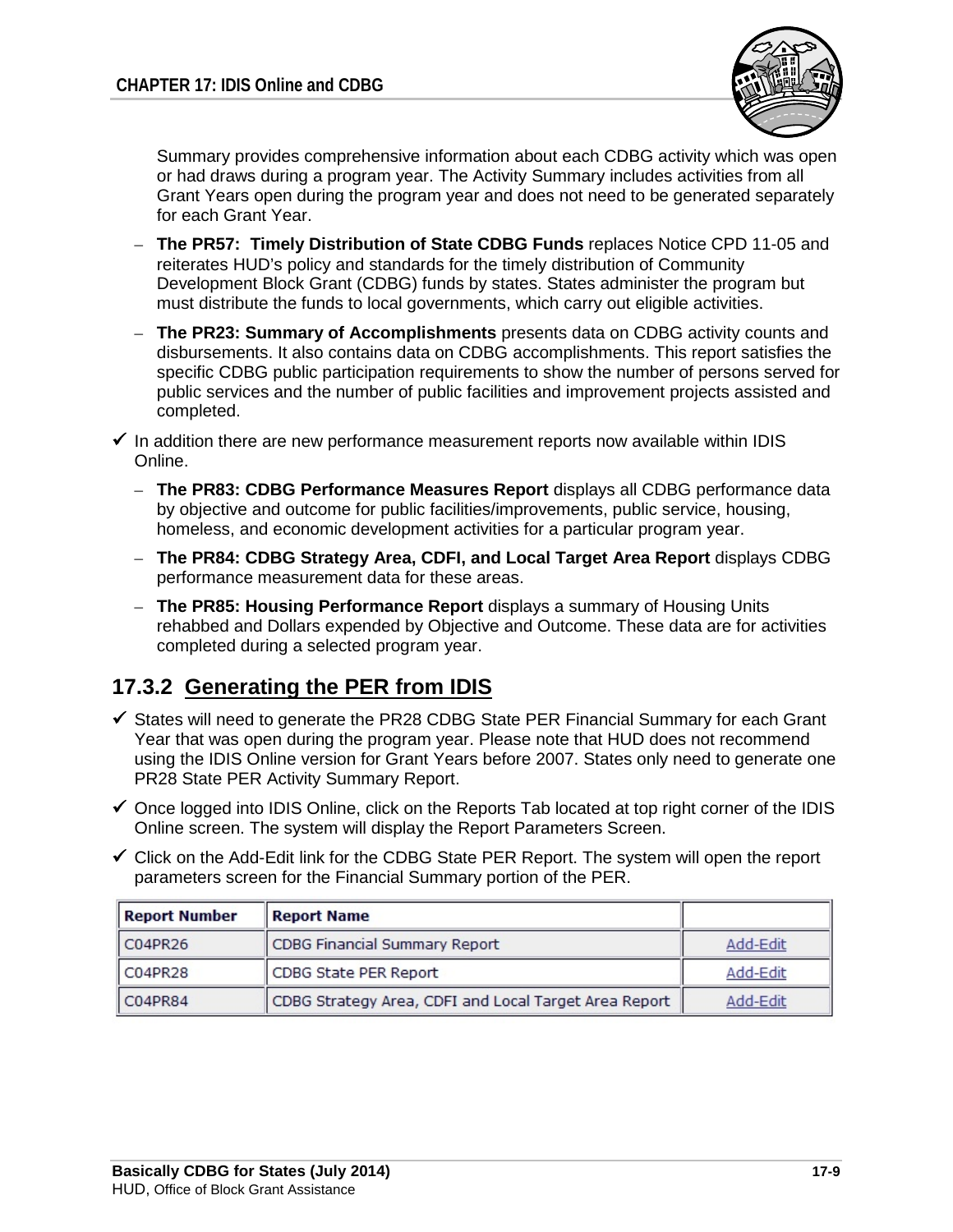

 $\checkmark$  Complete the parameters screen for the Grant Year for which you want the report. The screen will default to the last Grant Year entered. To select a different year, either select it from the "Select another year" dropdown list and click Edit Selected Year or click the Add Another Year button. A full version of the parameters screen is included in Exhibit 17-2. After making all necessary adjustments, make sure to save the changes by clicking the Save button.

| <b>Report Parameters for Grant Year: 2008</b> | Select another year: $(tip)$ 2008 $\rightarrow$ |
|-----------------------------------------------|-------------------------------------------------|
| Add Another Year                              | <b>Edit Selected Year</b>                       |
|                                               |                                                 |

| <b>Line Number/Parameter</b>                                       | Value (tip) |
|--------------------------------------------------------------------|-------------|
| 04. Adjustment to compute total program income                     | 0.00        |
| 06. Section 108 Loan Funds                                         | 0.00        |
| 10. Adjustment to compute total obligated to recipients            | 0.00        |
| 13. Adjustment to compute total set aside for State Administration | 0.00        |
|                                                                    |             |

- $\checkmark$  Back on the Report Selection Page, click on the View Reports link located on the Reports menu along the left side of the IDIS Online screen. The system will open a new browser window or tab containing the MicroStrategy reports module (Please note that you are still logged into IDIS Online and if there is no activity within the IDIS Online window for twenty minutes, you will be logged out of both IDIS Online and MicroStrategy. To stay logged in, click back to the IDIS Online window and click on any link to stay active).
- $\checkmark$  Click on the IDIS folder.
- $\checkmark$  Click on the Shared Reports folder.
- $\checkmark$  You will see a folder for each available report. Click on the folder labeled "PR 28 CDBG State PER". The folder will open and display two reports, the PR 28 - Activity Summary and the PR 28 - PER Financial Summary. Click on the report that you would like to generate. Alternatively, you can click on the Export or PDF link to export the report directly to a Microsoft Excel format or Adobe Acrobat format.
- $\checkmark$  The system will display the parameters page. This page allows you to limit the data to be included on the report. For all reports, you must navigate through the Grantee Hierarchy to select your grantee.
	- In Internet Explorer (see graphic below):
		- □ Click on the plus sign to the left of HQ.
		- <sup>D</sup> A second level will appear labeled All. Click on the word "All".
		- □ Click the right arrow button.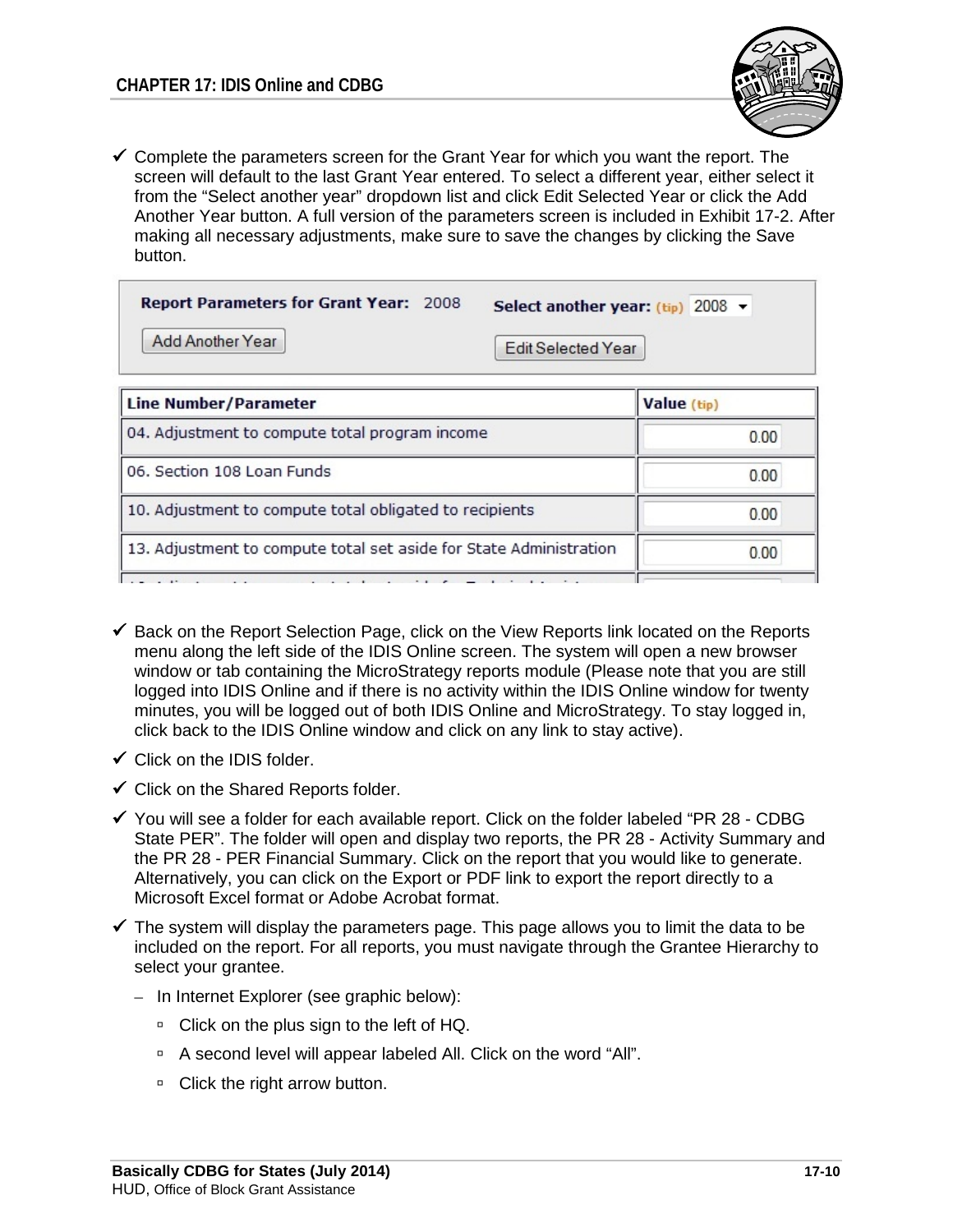



- In Firefox, All is listed as the default selection. Simply click the right arrow button to move All to the right column.
- $\checkmark$  The system will also display a parameter for the program year. When running the Financial Summary Report, enter the Grant Year of the report you want to generate. When running the Activity Summary Report, enter the Program Year to generate a report that includes all activities that were active during the Program Year, regardless of the Grant Year.
- $\checkmark$  At the bottom of the screen, click the Export button. At this point, the system will begin to process the report. The process can take several minutes. You have the option of adding the report to your History List (see graphic below). Once the report is added to the History List, you can retrieve it at a later time by clicking on the History List link in the MicroStrategy menu located at the top of the window.



 $\checkmark$  Once the report is ready, the system will display the report based on the options selected in the steps above (MicroStrategy, Excel, or PDF).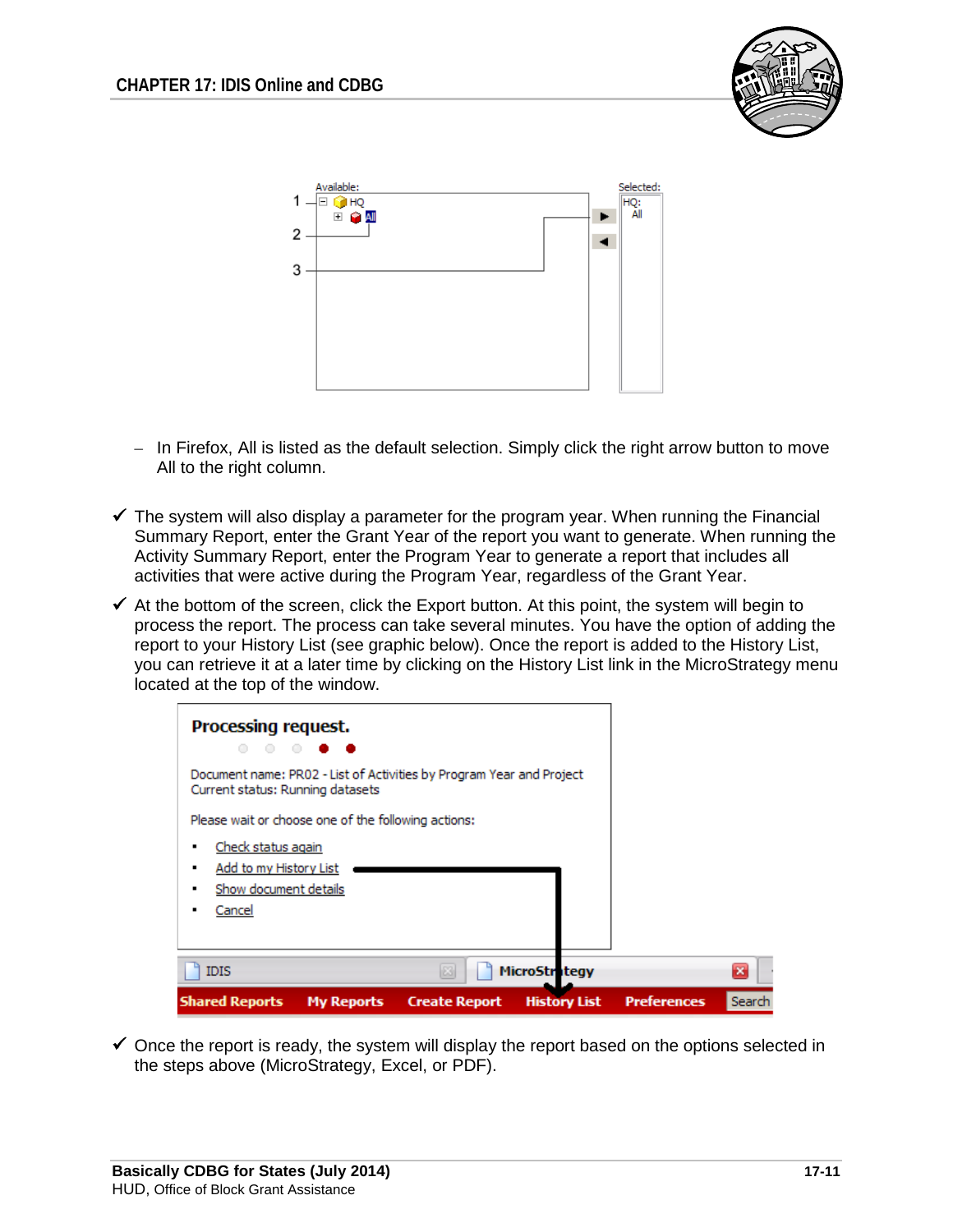

### **Attachment 17-1: Guidance for Improving the Quality of CDBG Accomplishment Data in IDIS Online**

HUD uses IDIS Online data on a regular and ad hoc basis to report to entities that evaluate and fund the CDBG Program, including Congress, the Office of Management and Budget, the General Accounting Office, the Office of the Inspector General, as well as other stakeholders. Missing, inaccurate, and incorrect data result in reports that present a misleading—and sometimes negative—picture of program accomplishments. Incorrect IDIS Online data reflect unfavorably on the CDBG program because HUD cannot accurately report on program performance accomplishments.

While many data errors can be prevented by system edits, others cannot. As an example, consider CDBG matrix codes. IDIS Online can ensure that a valid code is entered (e.g., an entry of 55X is rejected), but cannot require users to input the correct code (e.g., 03D instead of 03 for the construction of a youth center).

This guidance addresses the types of errors that edits cannot prevent and identifies the steps that should be taken to correct them – or prevent them in the first place. For more detailed guidance, download the latest version of the "Guidance on Reporting CDBG Accomplishments in IDIS Online/Sample Accomplishment Reports" [https://www.onecpd.info/resource/3085/guidance-for-reporting-cdbg](https://www.onecpd.info/resource/3085/guidance-for-reporting-cdbg-accomplishments-performance-measures-idis/)[accomplishments-performance-measures-idis/](https://www.onecpd.info/resource/3085/guidance-for-reporting-cdbg-accomplishments-performance-measures-idis/)

| <b>Problem</b>                                                                                                                                                                                                                                                                                                           | <b>Solution</b>                                                                                                                                                                                                                                                                                                                                      |  |  |
|--------------------------------------------------------------------------------------------------------------------------------------------------------------------------------------------------------------------------------------------------------------------------------------------------------------------------|------------------------------------------------------------------------------------------------------------------------------------------------------------------------------------------------------------------------------------------------------------------------------------------------------------------------------------------------------|--|--|
| Timely reporting of accomplishment<br>data.                                                                                                                                                                                                                                                                              | Enter accomplishment data as frequently as possible.                                                                                                                                                                                                                                                                                                 |  |  |
| When accomplishment data are not<br>entered on a regular basis, the<br>CDBG program does not have up-to-<br>date information on what has been<br>achieved. This results in<br>undercounting the program's<br>accomplishments. This is due, in<br>part, to the infrequent entry of data<br>in IDIS Online by some states. | Annual reporting is required and HUD has encouraged states to<br>enter accomplishments on a quarterly basis, but the value of more<br>frequently reporting of accomplishments cannot be<br>overemphasized. The only exception to quarterly/annual reporting<br>is public facilities, which should not be reported until the facility is<br>complete. |  |  |
| Incorrect matrix codes                                                                                                                                                                                                                                                                                                   | States should review all matrix codes to ensure they are accurate.<br>However, the most common problems when selecting the matrix<br>code for an activity are:                                                                                                                                                                                       |  |  |
| When CDBG aggregates IDIS<br>Online data to the national level, it is<br>generally by matrix code. Therefore,<br>States across the country must be<br>consistent in uniformly applying<br>matrix codes to activities.                                                                                                    | Codes 03 and 05: Avoid these "general" public facility and<br>public service matrix codes. Use the most specific 03* or 05*<br>code that accurately describes how CDBG funds are being<br>used.                                                                                                                                                      |  |  |
|                                                                                                                                                                                                                                                                                                                          | Code 05U, Housing Counseling: Use this new matrix code for<br>housing counseling provided as an independent public<br>service (i.e., not as part of another eligible housing activity).                                                                                                                                                              |  |  |
|                                                                                                                                                                                                                                                                                                                          | Code 05R, Homeownership Assistance (not direct): Use this                                                                                                                                                                                                                                                                                            |  |  |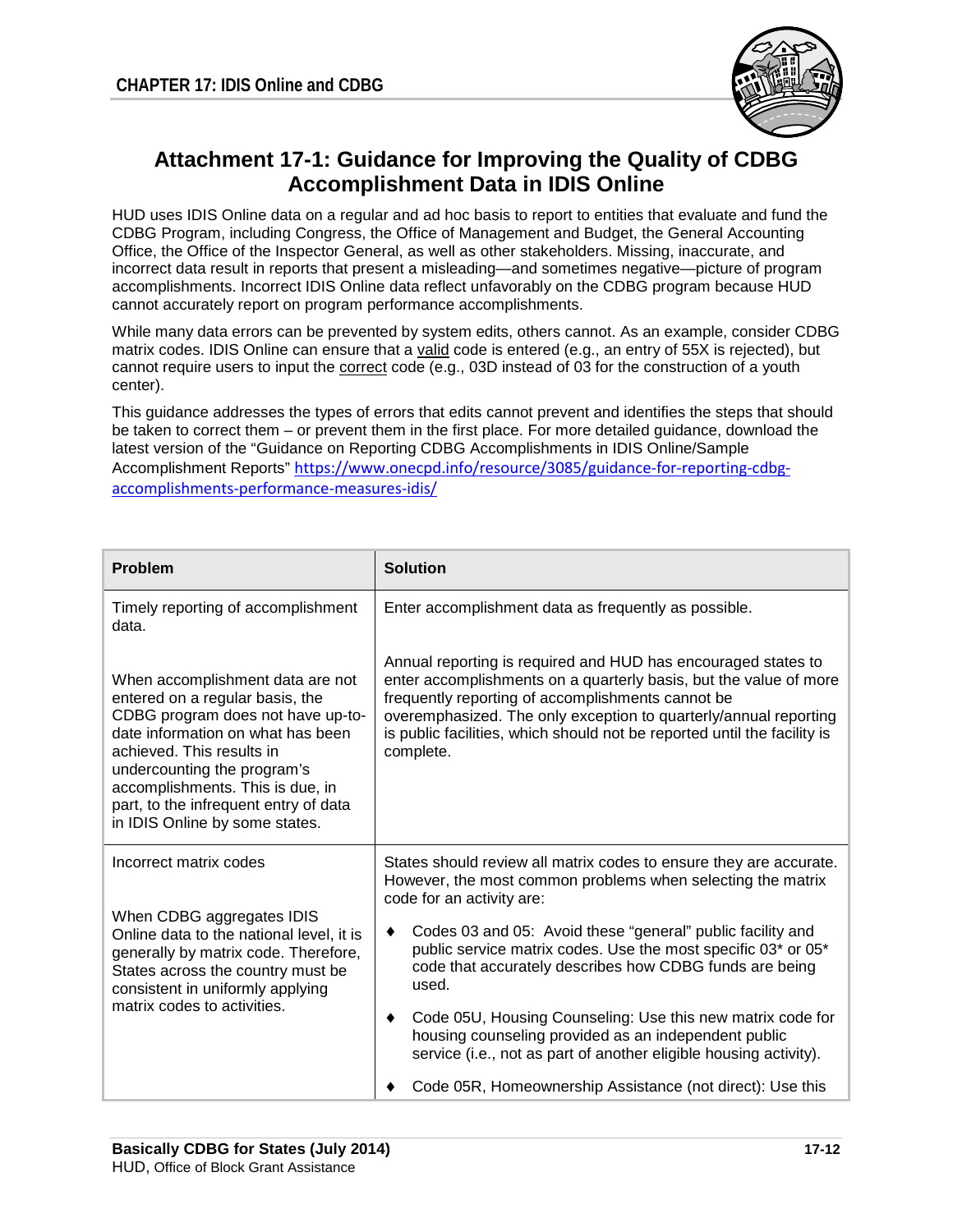

|                                                                    | matrix code when down payment assistance is provided as a<br>public service. If housing counseling is provided to those<br>applying for down payment assistance, the counseling is<br>considered part of the homeownership program. Note that<br>under the low/mod national objective, assistance under this<br>category must meet the housing national objective. Therefore,<br>unless the assistance is provided by a CBDO or 105(a)(15) in<br>a NRSA/CRSA, it is subject to the public service cap and only<br>low/mod income households may be assisted. But if provided<br>by a CBDO in a NRSA, housing units for which CDBG funds<br>are obligated in a program year may be aggregated and<br>treated as a single structure for purposes of meeting the<br>housing national objective (i.e., only 51% must be occupied<br>by low/mod households). |
|--------------------------------------------------------------------|---------------------------------------------------------------------------------------------------------------------------------------------------------------------------------------------------------------------------------------------------------------------------------------------------------------------------------------------------------------------------------------------------------------------------------------------------------------------------------------------------------------------------------------------------------------------------------------------------------------------------------------------------------------------------------------------------------------------------------------------------------------------------------------------------------------------------------------------------------|
|                                                                    | Code 13, Direct Homeownership Assistance: Use this matrix<br>code when low- and moderate-income households are<br>provided homeownership assistance as authorized under<br>105(a)(24). Types of homeownership assistance eligible<br>under this category: subsidize interest rates and mortgage<br>principal; finance acquisition of housing occupied by low/mod<br>households; acquire mortgage guarantees; provide up to 50%<br>of down payment; and pay reasonable closing costs. If<br>housing counseling is provided to households receiving<br>homeownership assistance, the counseling is considered part<br>of the homeownership program.                                                                                                                                                                                                       |
|                                                                    | Code 14H, Rehab Administration: This code is to be used for<br>the costs of running a rehab program $-$ i.e., activity delivery<br>costs associated with actual rehabilitation activities. It is not to<br>be used for costs unrelated to running a rehab program, such<br>as tenant/landlord counseling, planning and development of<br>research studies on foreclosures, etc. (Note: if costs under<br>this matrix code are for a housing rehab program, the correct<br>low/mod national objective is LMH, not LMA.)                                                                                                                                                                                                                                                                                                                                  |
| Missing or inaccurate leveraged<br>funds data                      | Ensure that all leveraged funds are entered on the correct line in<br>the Funding Sources on the CDBG Setup Detail (Page 2).                                                                                                                                                                                                                                                                                                                                                                                                                                                                                                                                                                                                                                                                                                                            |
|                                                                    | The CDBG Funds field is protected from input because it is<br>populated by the system once CDBG funds are committed<br>through the Activity Funding option. Do not enter the amount of<br>CDBG funds in the Section 108 Loan Guarantee field on the<br>CDBG Setup Detail. States should delete CDBG amounts that<br>have been entered in the Section 108 field <i>unless</i> the amount<br>entered does represent Section 108 loan proceeds received for<br>the activity.                                                                                                                                                                                                                                                                                                                                                                               |
| Inaccurate beneficiary income data<br>on the Accomplishment Detail | Report income level data in the appropriate categories (extremely<br>low, low, moderate, and non-low/moderate) on the                                                                                                                                                                                                                                                                                                                                                                                                                                                                                                                                                                                                                                                                                                                                   |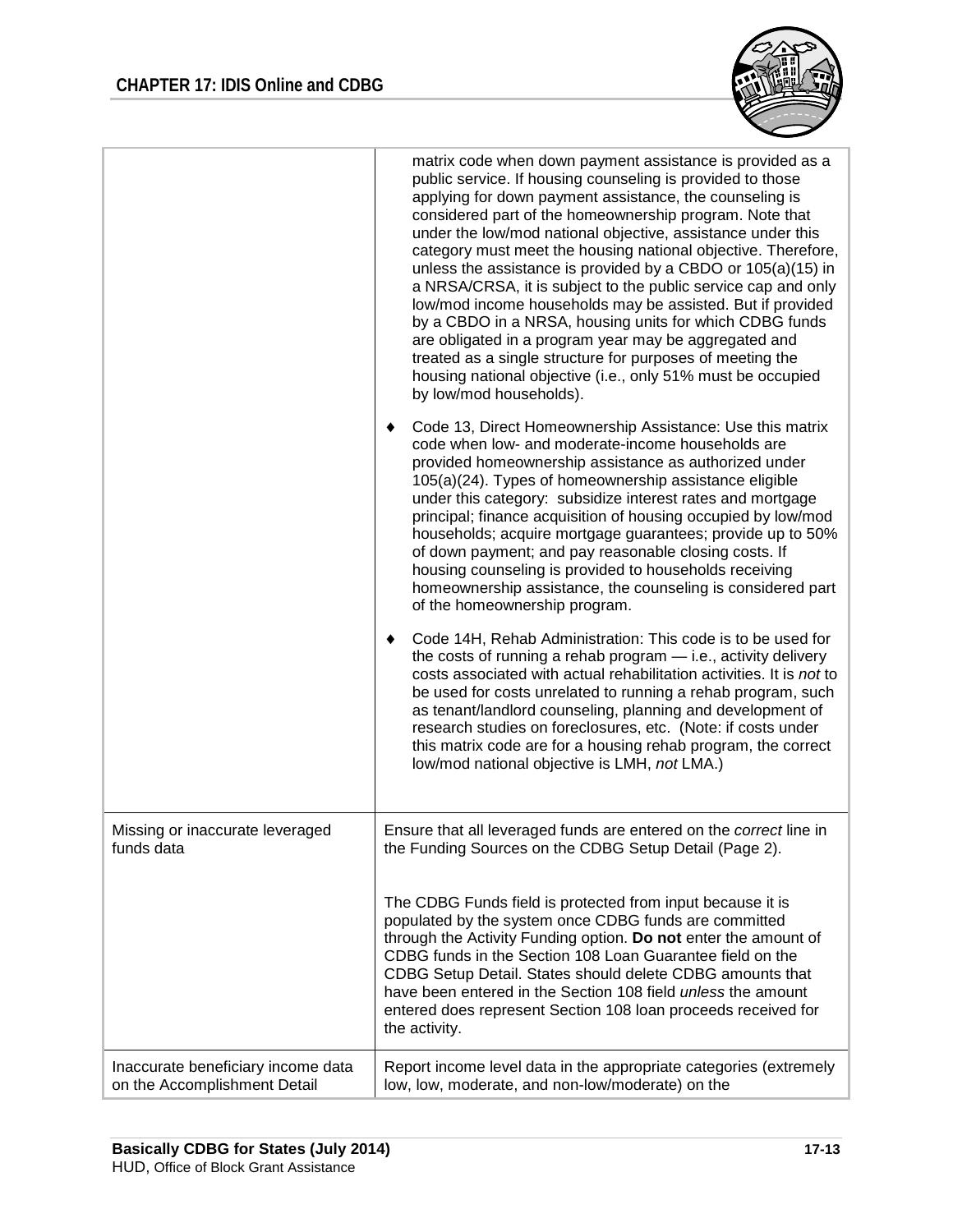

| screen on (Page 1).                                                                                                                                                                                                                                                                                                                | Accomplishment Detail screen on (Page 1).                                                                                                                                                                                                                                                                                                                                                                                                                                                                                                                                                                                                                                                                                                                             |
|------------------------------------------------------------------------------------------------------------------------------------------------------------------------------------------------------------------------------------------------------------------------------------------------------------------------------------|-----------------------------------------------------------------------------------------------------------------------------------------------------------------------------------------------------------------------------------------------------------------------------------------------------------------------------------------------------------------------------------------------------------------------------------------------------------------------------------------------------------------------------------------------------------------------------------------------------------------------------------------------------------------------------------------------------------------------------------------------------------------------|
| Some states, solely to minimize data<br>entry, report the income level of all<br>the beneficiaries of an activity as<br>"moderate." This practice conveys<br>the impression in reports that CDBG<br>States are ignoring the program's<br>legislative mandate to assist<br>extremely low- and low-income<br>persons and households. |                                                                                                                                                                                                                                                                                                                                                                                                                                                                                                                                                                                                                                                                                                                                                                       |
| Inaccurate counts of jobs created<br>and retained                                                                                                                                                                                                                                                                                  | Follow these guidelines to avoid over-counting/duplication of jobs:                                                                                                                                                                                                                                                                                                                                                                                                                                                                                                                                                                                                                                                                                                   |
| Analysis of the jobs data indicates<br>that some States are reporting the<br>same jobs multiple times.                                                                                                                                                                                                                             | In a given program year, do not report the same jobs under<br>$\bullet$<br>more than one activity. This type of double-counting often<br>occurs when activity delivery costs are tracked in a separate<br>activity. When this is the case, the job creation and retention<br>information should not be completed for the activity tracking<br>the activity delivery costs. States should instead associate<br>this activity to the activity where the jobs are reported by<br>entering "Y" in the "Will accomplishments be reported at<br>another activity?" field on the CDBG Setup Detail (Page 1)<br>screen.<br>Do not report the same jobs in multiple program years.<br>$\bullet$<br>Report only the number of jobs created/retained; do not report<br>$\bullet$ |
|                                                                                                                                                                                                                                                                                                                                    | on the LMI population or the total population of a jurisdiction.                                                                                                                                                                                                                                                                                                                                                                                                                                                                                                                                                                                                                                                                                                      |
| Missing or incomplete Performance<br>Measurement (PM) data                                                                                                                                                                                                                                                                         | Ensure that PM data is reported for all activities open on or after<br>October 1, 2006. In addition to completing the Accomplishment<br>Detail screens, be sure to fill in the applicable special attributes<br>fields (e.g., Colonia, Brownfield Activity, Historic Preservation<br>Area, Strategy Area) the on the CDBG Setup Detail (Page 1)<br>screen.                                                                                                                                                                                                                                                                                                                                                                                                            |
|                                                                                                                                                                                                                                                                                                                                    | Review the PR83, PR84, and PR85 reports to determine the<br>general level of Performance Measurement data that has been<br>input.                                                                                                                                                                                                                                                                                                                                                                                                                                                                                                                                                                                                                                     |
| Activity name on the Add/Edit<br>Activity screen and Address data on<br>the CDBG Setup Detail (Page 1)<br>screen.                                                                                                                                                                                                                  | For reasons of privacy, states should not use the names of<br>assisted persons/households as the Activity Name.                                                                                                                                                                                                                                                                                                                                                                                                                                                                                                                                                                                                                                                       |
|                                                                                                                                                                                                                                                                                                                                    | Except for administrative activities, specify the activity's physical<br>location (no P.O. boxes) in the Address field. For administrative<br>activities, enter the address of the organization administering the<br>activity.                                                                                                                                                                                                                                                                                                                                                                                                                                                                                                                                        |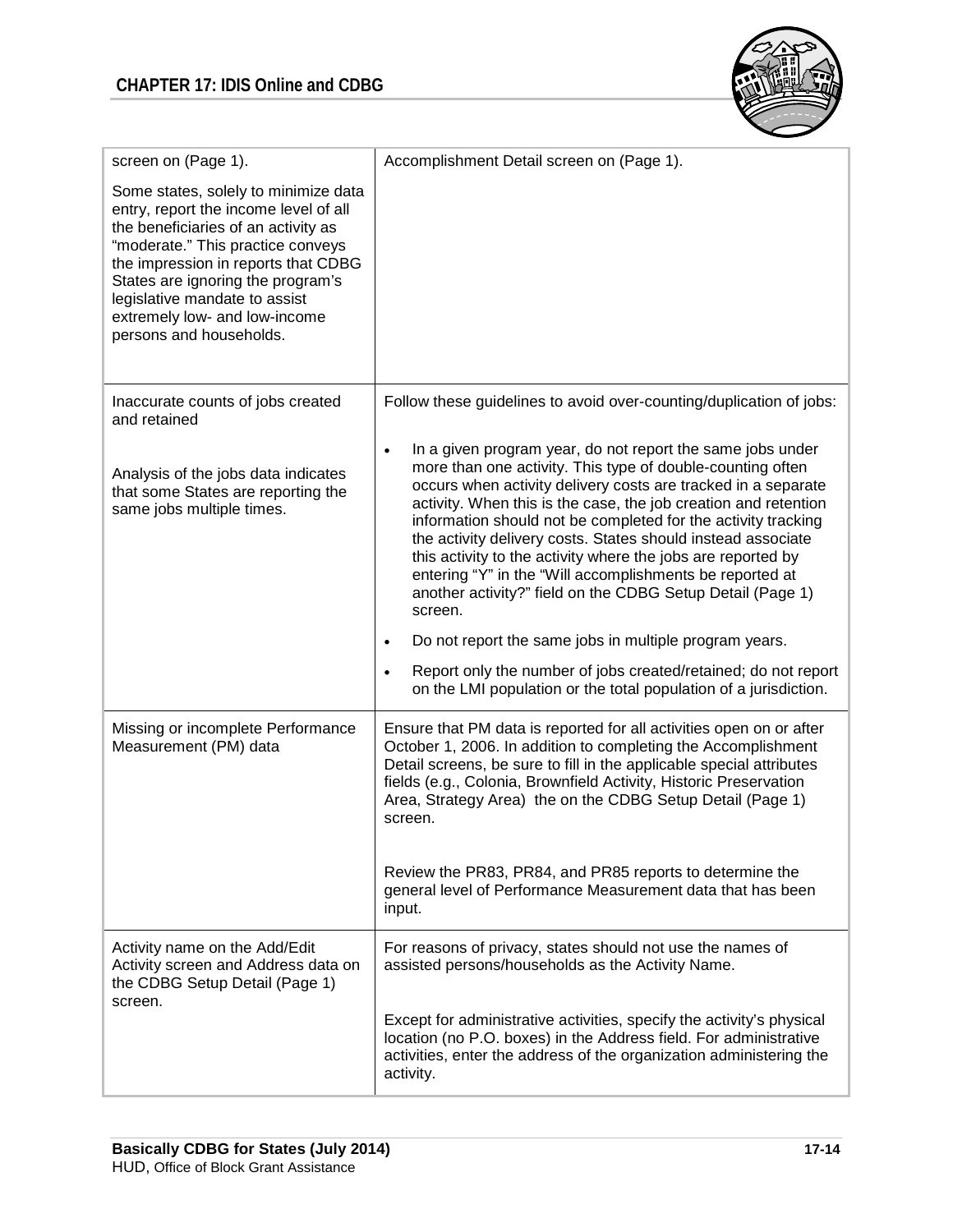

| Missing income level data for<br>presumed benefit activities                                                                                                                                                                                                                                                                                                                                                                                                                                      | Report the number of persons benefiting under the following<br>income categories unless there is information to support reporting<br>them under a different income category:                                                                                            |                                                                                                                                                                                                                                                                                                                                                                                                                                                                                                                        |  |
|---------------------------------------------------------------------------------------------------------------------------------------------------------------------------------------------------------------------------------------------------------------------------------------------------------------------------------------------------------------------------------------------------------------------------------------------------------------------------------------------------|-------------------------------------------------------------------------------------------------------------------------------------------------------------------------------------------------------------------------------------------------------------------------|------------------------------------------------------------------------------------------------------------------------------------------------------------------------------------------------------------------------------------------------------------------------------------------------------------------------------------------------------------------------------------------------------------------------------------------------------------------------------------------------------------------------|--|
| The Income Levels data on the<br><b>CDBG Accomplishment Detail (Page</b><br>1) screen must be completed for<br>presumed benefit activities, even<br>though states are not required to<br>obtain income information for those<br>beneficiaries.                                                                                                                                                                                                                                                    | Abused children<br><b>Battered spouses</b><br>Severely disabled adults<br>Homeless persons<br><b>Illiterate adults</b><br>Persons with AIDS<br>Migrant farm workers<br>Elderly<br>number in each group and report those numbers under the<br>appropriate income levels. | Extremely low income<br>Low income<br>Low income<br>Extremely low income<br>Low income<br>Low income<br>Low income<br>If assistance is to acquire,<br>construct, convert, and/or<br>rehabilitate a senior center or to<br>pay for providing center-based<br>senior services, report the<br>beneficiaries as moderate<br>income<br>If assistance is for other services<br>(not center-based), report the<br>elderly beneficiaries as low<br>income<br>If an activity serves a combination of these groups, identify the |  |
| Economic Development (18*)<br>activities reporting more than one<br>business assisted                                                                                                                                                                                                                                                                                                                                                                                                             | Set up a separate activity for each business receiving direct<br>economic development assistance under matrix code 18A or 18C.                                                                                                                                          |                                                                                                                                                                                                                                                                                                                                                                                                                                                                                                                        |  |
| The fact that the "Assistance to<br>Businesses" fields allows states to<br>report more than one business<br>assisted does not mean that<br>assistance to individual businesses<br>under 105(a)(17) [matrix code 18A]<br>and $105(a)(22)$ [matrix code 18C]<br>may be aggregated in one activity.<br>Unless the assisted activity is one<br>identified at $570.483(b)(4)(vi)$ for<br>which job aggregation is allowed,<br>each business assisted under matrix<br>code 18A and 18C must be reported |                                                                                                                                                                                                                                                                         |                                                                                                                                                                                                                                                                                                                                                                                                                                                                                                                        |  |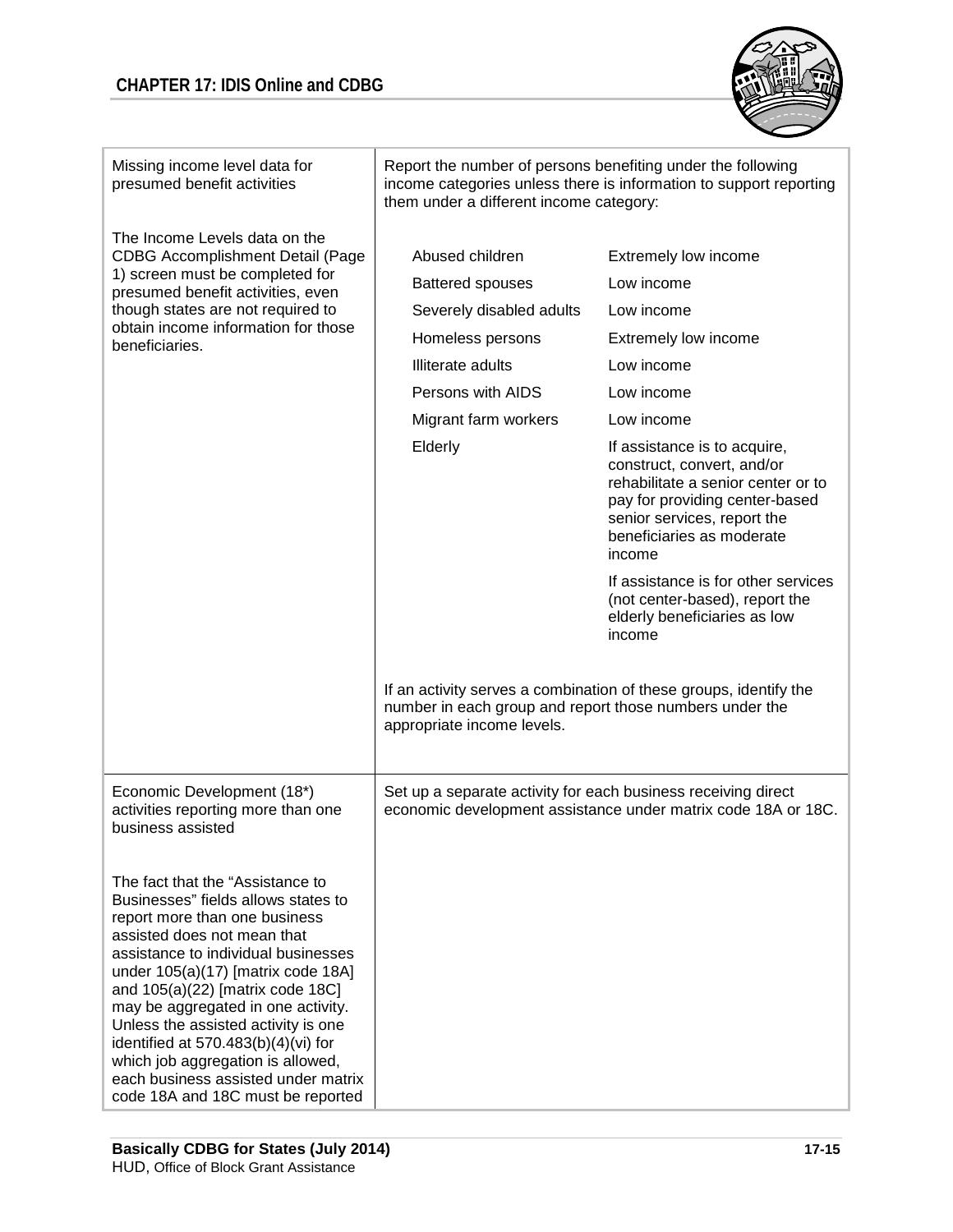### **CHAPTER 17: IDIS Online and CDBG**



| separately.                                                                                              |                                                                                                                                                                                                                                                                                                                                                                                                                                                                                                    |
|----------------------------------------------------------------------------------------------------------|----------------------------------------------------------------------------------------------------------------------------------------------------------------------------------------------------------------------------------------------------------------------------------------------------------------------------------------------------------------------------------------------------------------------------------------------------------------------------------------------------|
| Missing accomplishment data for<br>activity delivery cost activities with a<br>matrix code of 18* or 14H | Ensure that accomplishments are reported for Economic<br>Development (18*) and Rehab. Admin (14H) activity delivery cost<br>activities, i.e., activities where CDBG funds are used to run<br>loan/grant programs, if CDBG is not used to make the<br>loans/grants. (If CDBG is also used to make the rehab or<br>economic development loans/grants, states should answer "Y" in<br>the "Will accomplishments be reported at another activity?" field<br>on the CDBG Setup Detail (Page 1) screen.) |